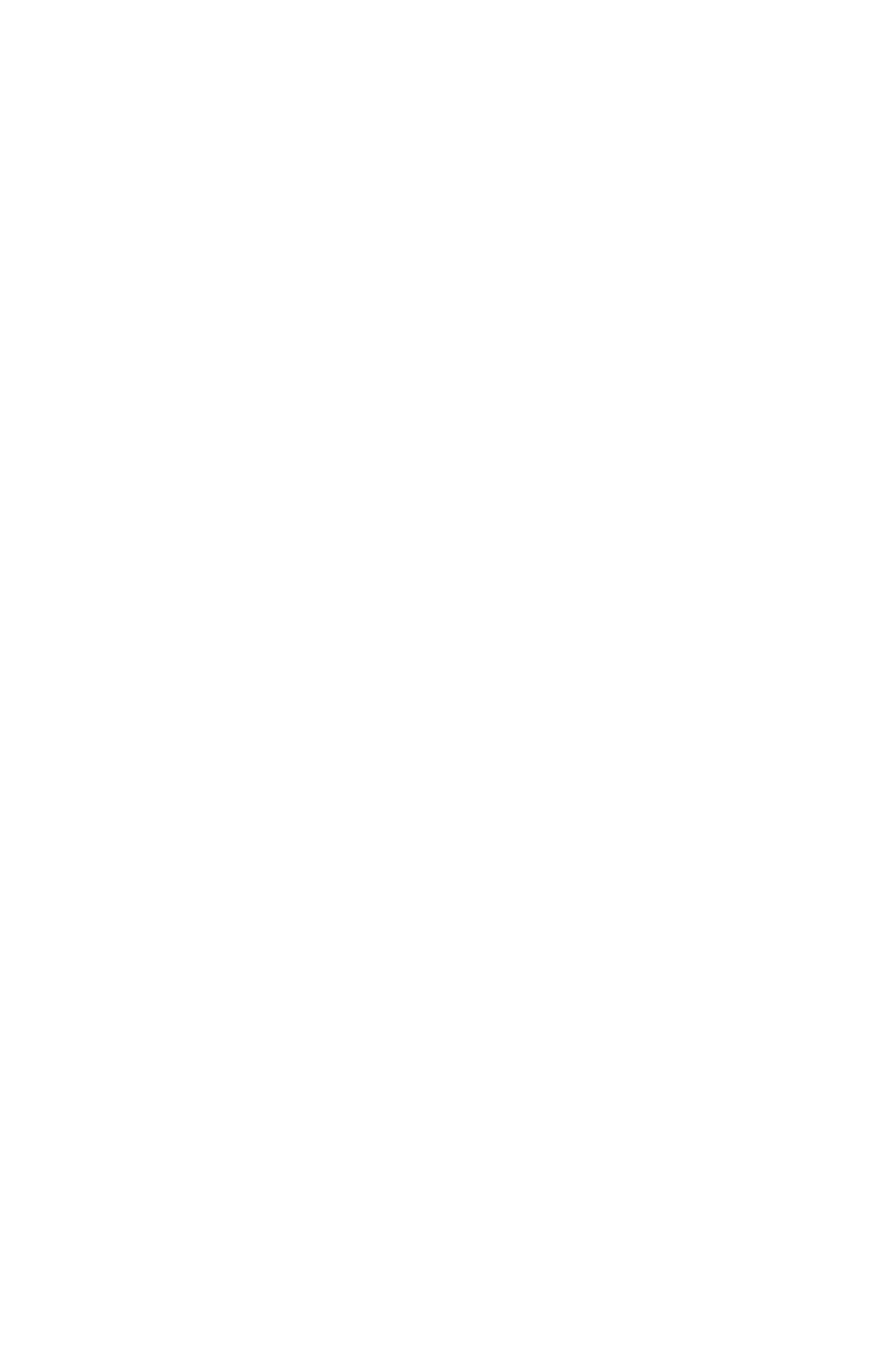

Jefferson Davis President of the Confederate States of America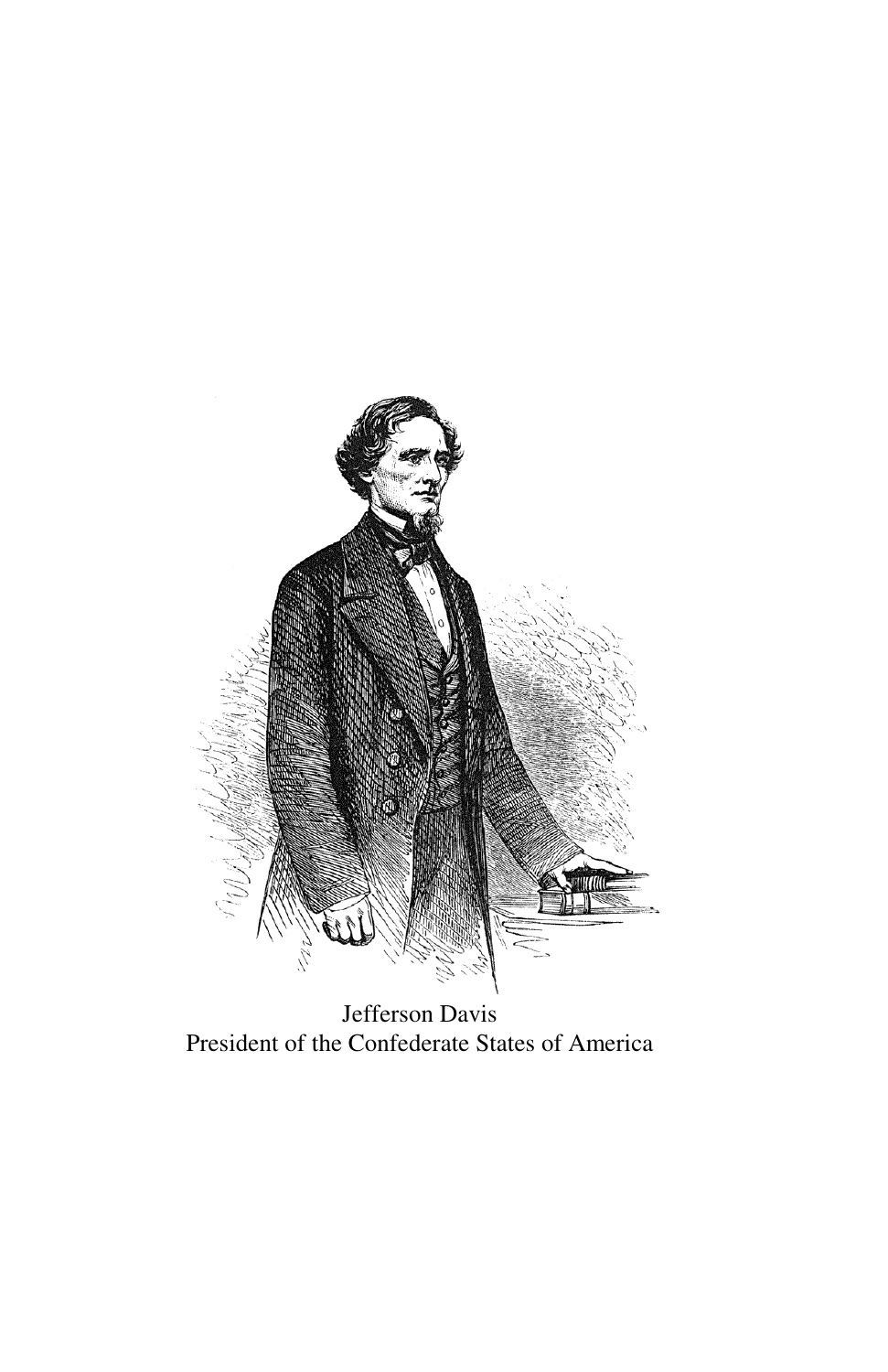## STATE SOVEREIGNTY AND THE RIGHT OF SECESSION

## An Historical and Constitutional Defense of the Southern Position

by Greg Loren Durand

Institute for Southern Historical Review Toccoa, Georgia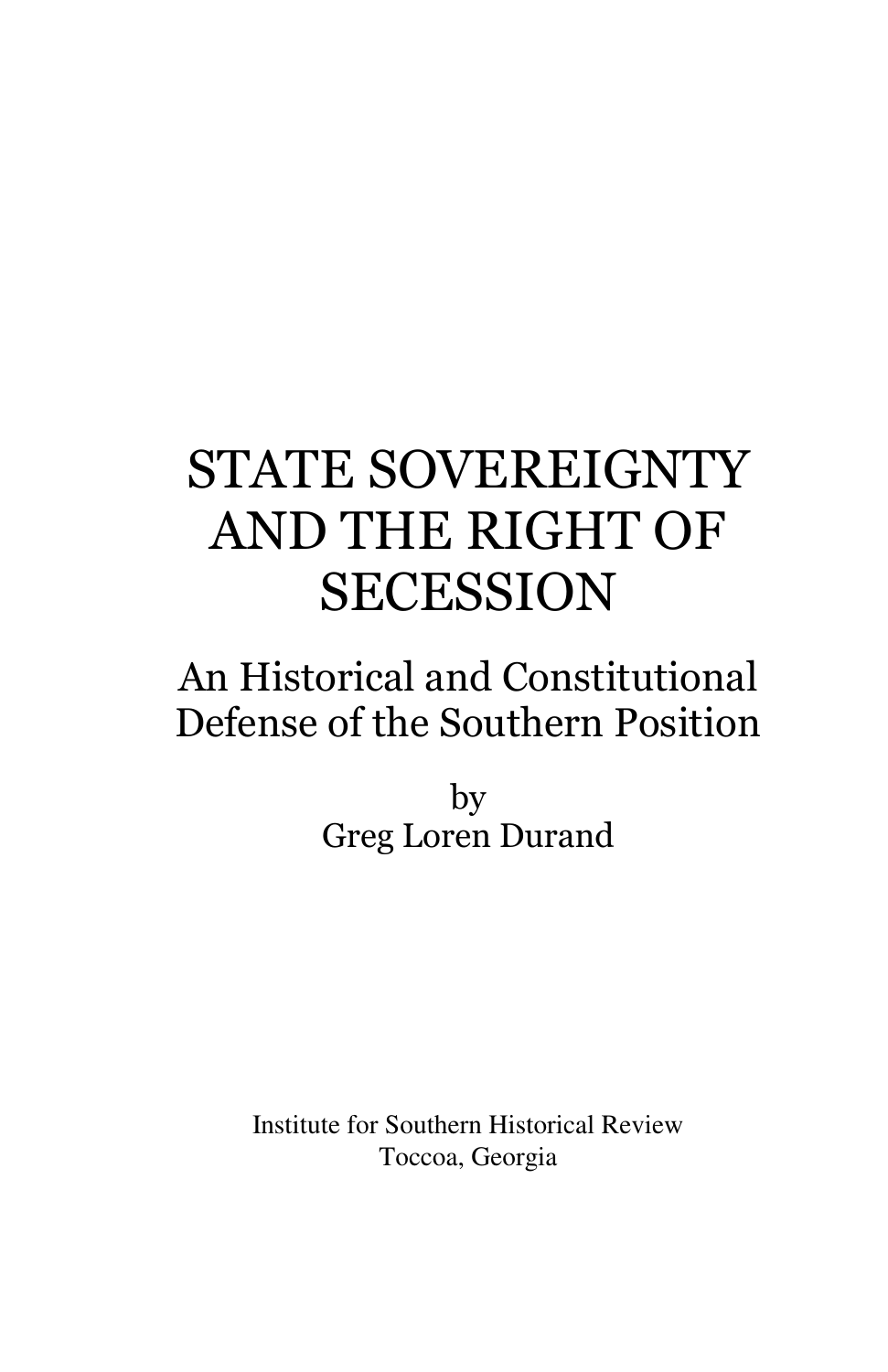State Sovereignty and the Right of Secession An Historical and Constitutional Defense of the Southern Position by Greg Loren Durand

Copyright © 2015, by Greg Loren Durand

The contents of this book have been extracted from America's Caesar: The Decline and Fall of Republican Government in the United States of America (Institute for Southern Historical Review, 2014) to which is appended additional material.

All rights reserved. No part of this publication may be reproduced, stored in a retrieval system, or transmitted in any form or by any means, electronic, mechanical, photocopying, or otherwise, without prior permission in writing from the publisher or copyright holder.

Published by Institute for Southern Historical Review Post Office Box 2027 Toccoa, Georgia 30577 www.southernhistoricalreview.org

Cover and Interior by Magnolia Graphic Design www.magnoliagraphicdesign.com

> ISBN-13: 978-0692488997 ISBN-10: 0692488995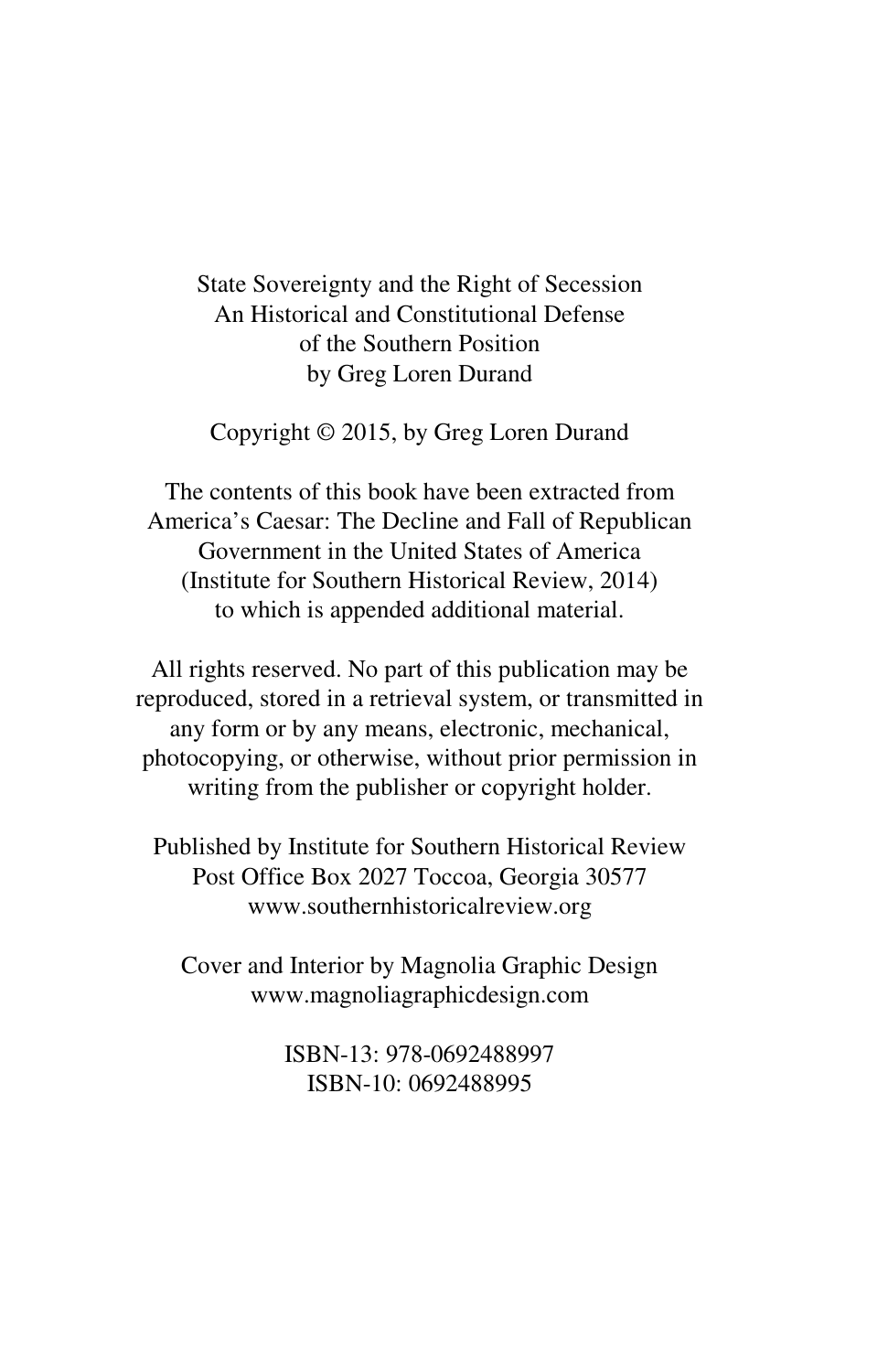The principle for which we contend is bound to reassert itself, though it may be at another time and in another form.

- C.S. President Jefferson Davis

There will come a time when the cry will ring across this land, "The cause of the South is the cause of us all!"

- C.S. Vice-President Alexander H. Stephens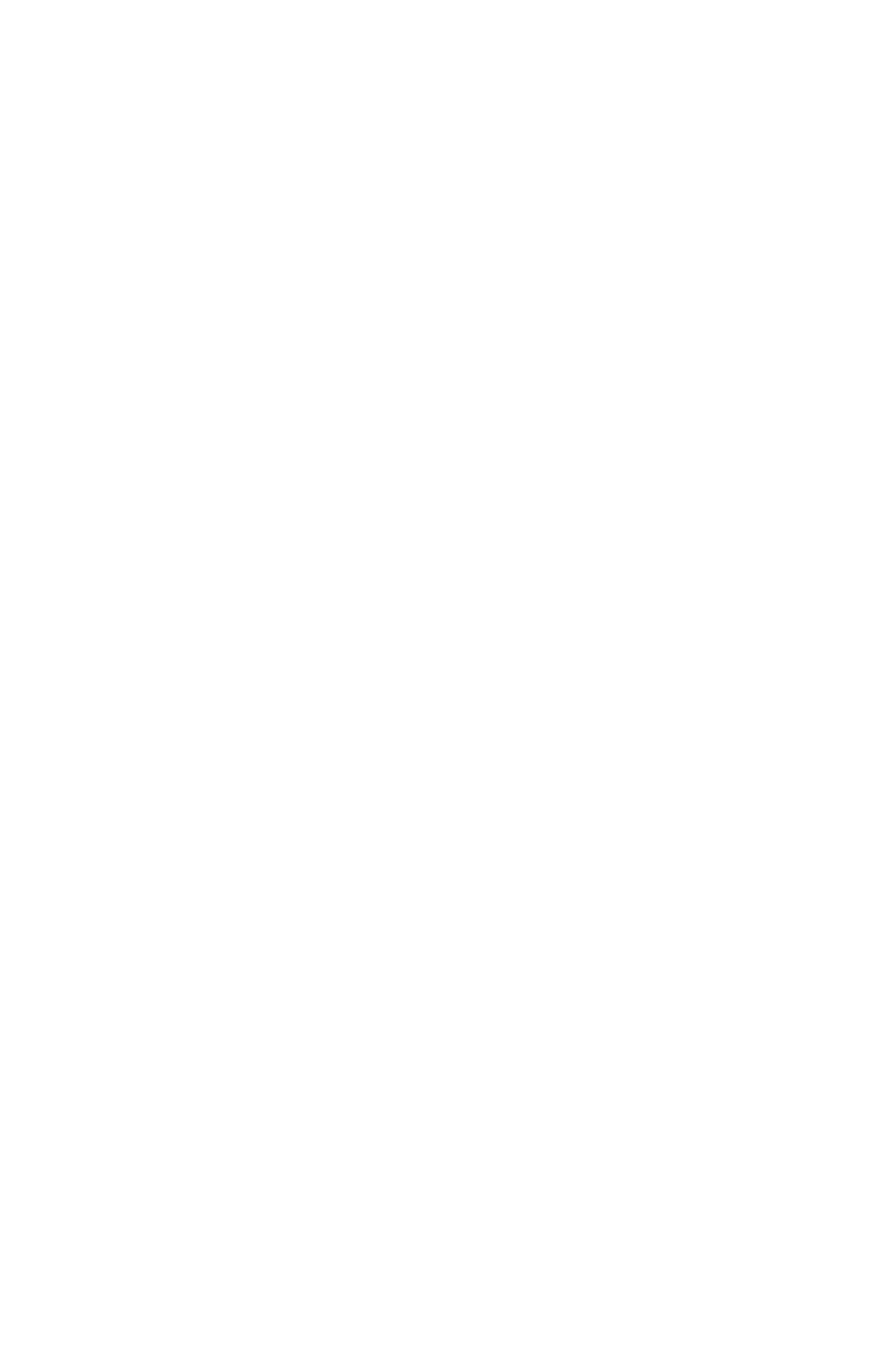## CONTENTS ☆ ☆ ☆ ☆

| CHAPTER ONE 9<br>The Union Viewed as an Experiment                     |
|------------------------------------------------------------------------|
| Joseph Story's Theory of a Consolidated Nation                         |
| CHAPTER THREE  43<br>Abraham Lincoln Resurrects the Monarchical Theory |
| Sovereigns Cannot Rebel Against Their Agent                            |
| The Nationalist Myth and the Fourth of July                            |
| John C. Calhoun's Response to Daniel Webster                           |
| The Constitutional Right of Secession                                  |
|                                                                        |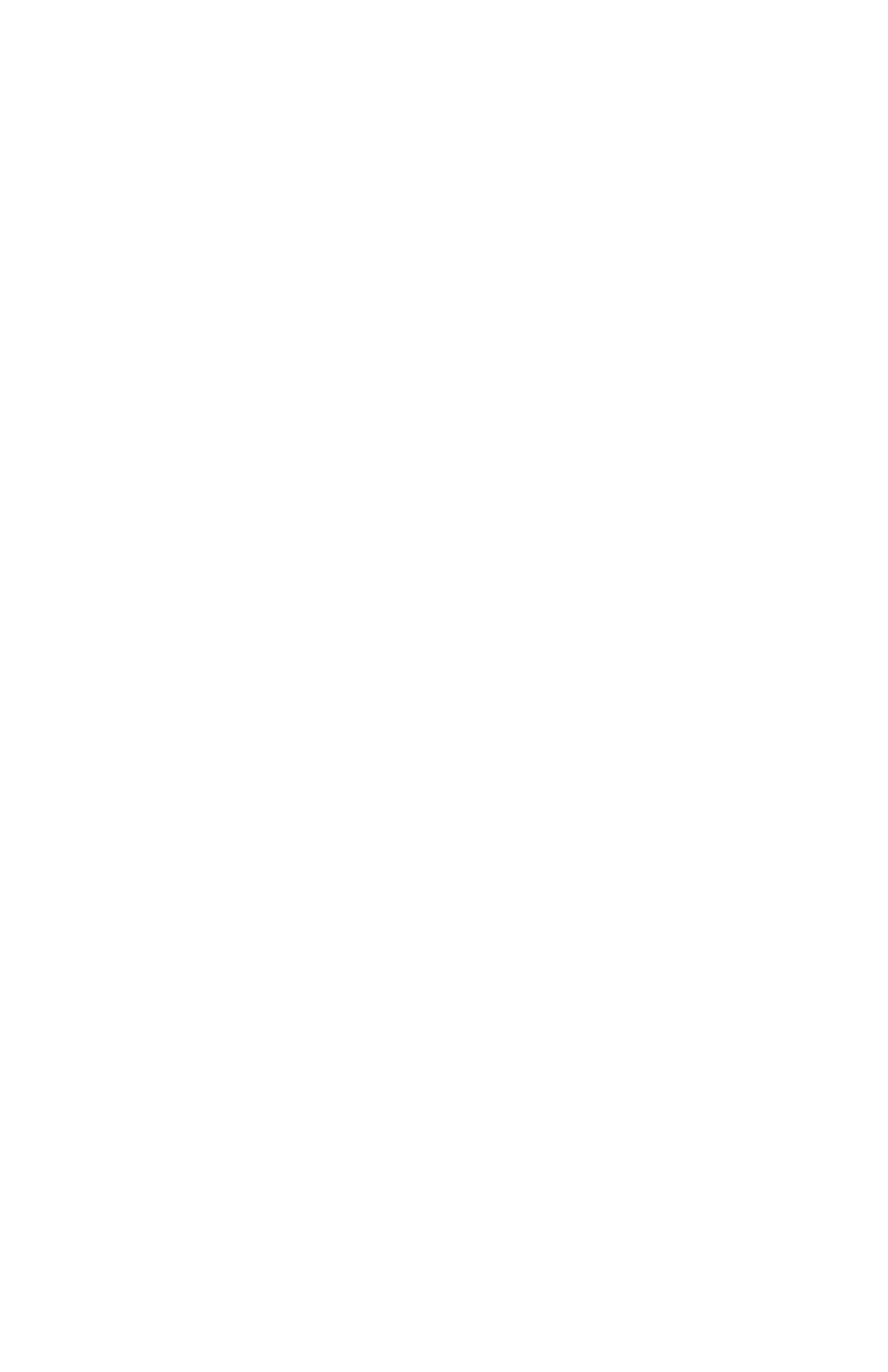## CHAPTER ONE The Union Viewed as an Experiment  $\begin{array}{ccc} \star\star & \star\star & \star\star \end{array}$

In his excellent treatise on the nature of the Union entitled *Is Davis a Traitor?*, Southern political apologist Albert Taylor Bledsoe wrote, "The final judgment of History in relation to the war of 1861 will, in no small degree, depend on its verdict with respect to the right of secession. If, when this right was practically asserted by the South, it had been conceded by the North, there would not have been even a pretext for the tremendous conflict which followed."<sup>1</sup> Secession became the great political question of the Nineteenth Century to be decided, not by appealing to law and reason, which method Abraham Lincoln ridiculed as "exceedingly thin and airy,"<sup>2</sup> but, in the words of Supreme Court

<sup>1.</sup> Albert Taylor Bledsoe, *Is Davis a Traitor?* (Richmond, Virginia: The Hermitage Press, Inc., 1907), page 1.

<sup>2.</sup> John G. Nicolay and John Hay, *Abraham Lincoln: Complete Works* (New York: The Century Company, 1984), Volume I, page 673.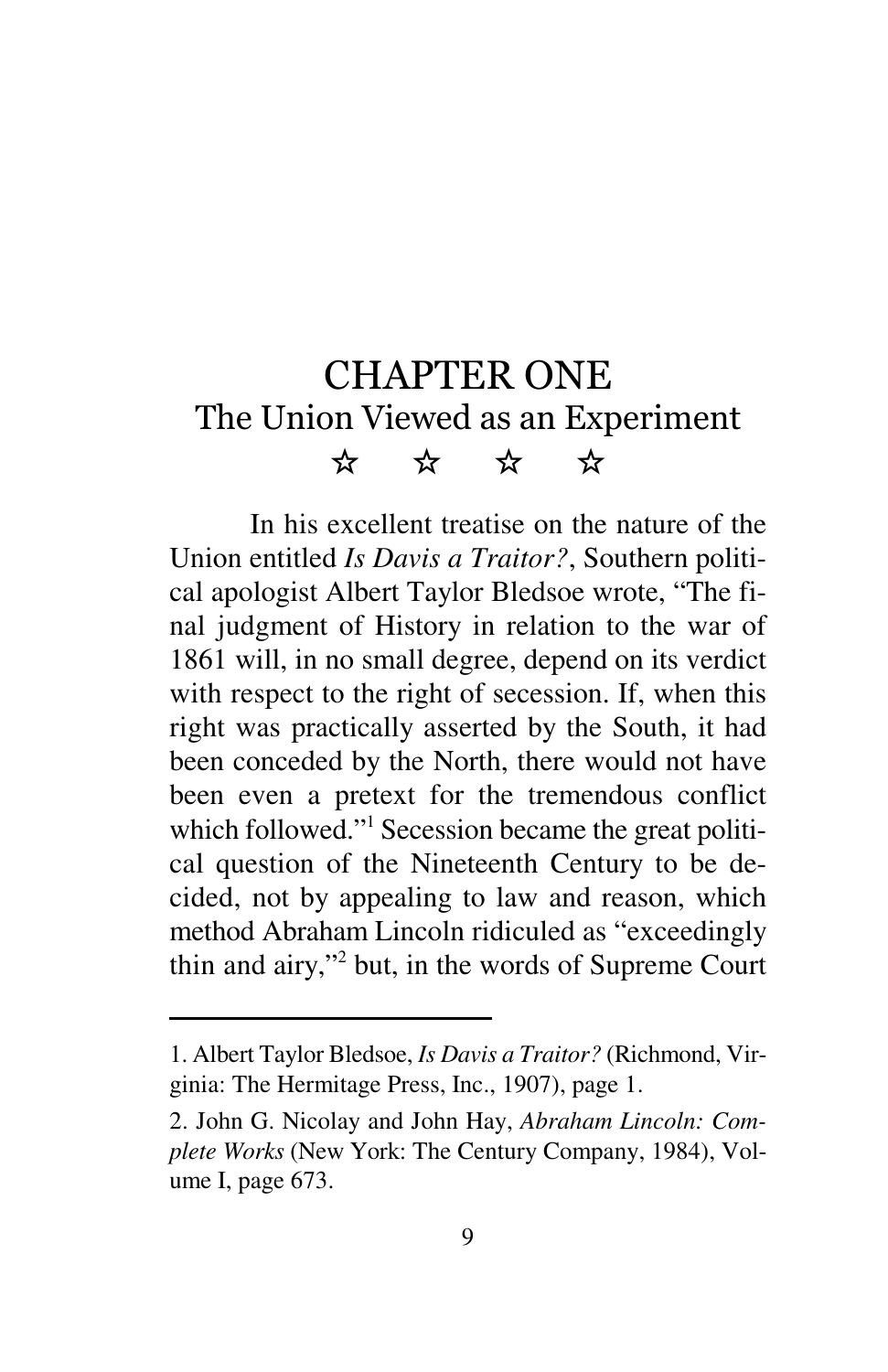Justice Robert C. Grier, by "wager of Battle,"<sup>3</sup> or, to quote John Andrews, a radical Abolitionist who served as Governor of Massachusetts from 1861 to 1866, by "the logic of bayonets and rifles and pikes."<sup>4</sup>

From the formation of the original Confederacy under the Articles of Confederation of 1777, and continuing on after the ratification of the Constitution of 1789, it was a well-understood and universally accepted political doctrine that the Union was a compact, or a "league of friendship" between thirteen independent and sovereign States, from which the parties thereof could constitutionally and peacefully withdraw at will. According to Henry C. Lodge:

<sup>3.</sup> Justice Robert C. Grier, December 1862, *U.S. Reports*, Volume 67, page 668.

<sup>4.</sup> Speech delivered in Tremont Temple, Boston; New York *Herald*, December 1859. Andrews was an outspoken supporter of the fanatical assassin John Brown, who had attempted to incite servile insurrection throughout the Southern States in October of 1859. Brown's weapons of choice for the hoped-for wholesale murder of the families of Southern slaveholders were the rifles and pikes he attempted to confiscate from the Federal arsenal at Harper's Ferry, in what was then Virginia. Brown's plan was thwarted when he was captured by U.S. forces under the command of Colonel Robert E. Lee and then tried and hanged for treason by the Virginia authorities on 2 December 1859. An early song popular in the Union army included the lyrics, "John Brown's body lies a'mouldering in the grave, but his soul is marching on." This later evolved into Julia Ward Howe's famous "Battle Hymn of the Republic," in which the Southern people were likened to the "grapes of wrath" being trampled by the "coming of the Lord."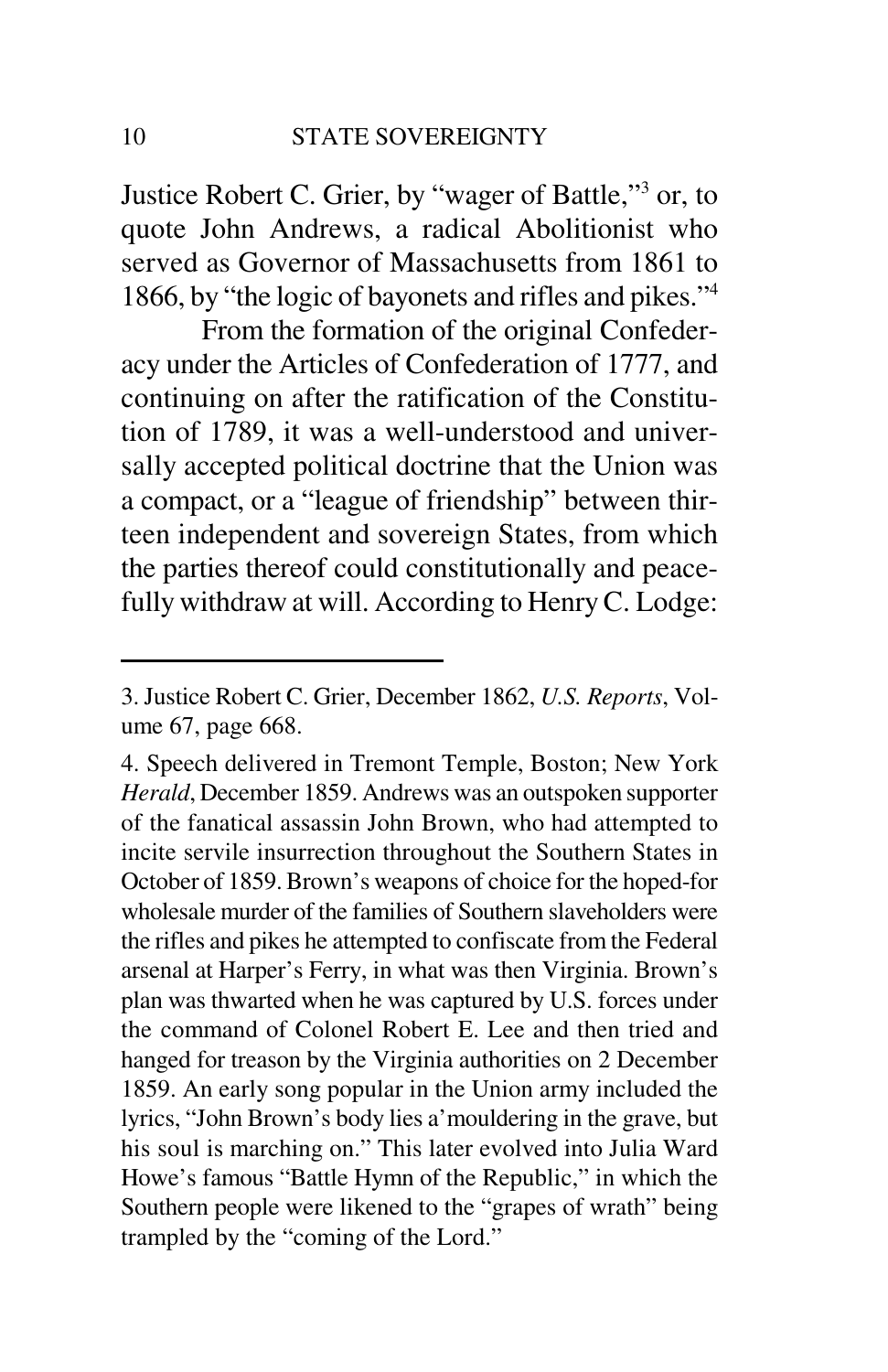When the Constitution was adopted by the votes of States at Philadelphia, and accepted by the votes of States in popular conventions, it is safe to say there was no man in this country, from Washington and Hamilton on the one side to George Clinton and George Mason on the other, who regarded our system of Government, when first adopted, as anything but an experiment entered upon by the States, and from which each and every State had the right to peaceably withdraw, a right which was very likely to be exercised.<sup>5</sup>

The truth of Lodge's statement is established by George Washington himself, who, in his farewell address, asked, "Is there a doubt whether a common government can embrace so large a sphere? Let experience solve it. To listen to mere speculation in such a case were criminal. It is well worth a fair and full experiment." In his correspondence with various dignitaries, Washington constantly referred to the Union of States as "the new confederacy" and a "confederated Government,"<sup>7</sup> and he spoke of the

<sup>5.</sup> Henry Cabot Lodge, *Daniel Webster* (Boston: Houghton, Mifflin, and Company, 1899), page 176.

<sup>6.</sup> Washington to General Pinckney, 28 June 1788; Bernard Janin Sage, *The Republic of Republics: A Retrospect of Our Century of Federal Liberty* (Philadelphia, Pennsylvania: William W. Harding, 1878), page 248.

<sup>7.</sup> Washington to Sir Edward Newenham, 20 July 1788; Sage, *ibid*., page 251.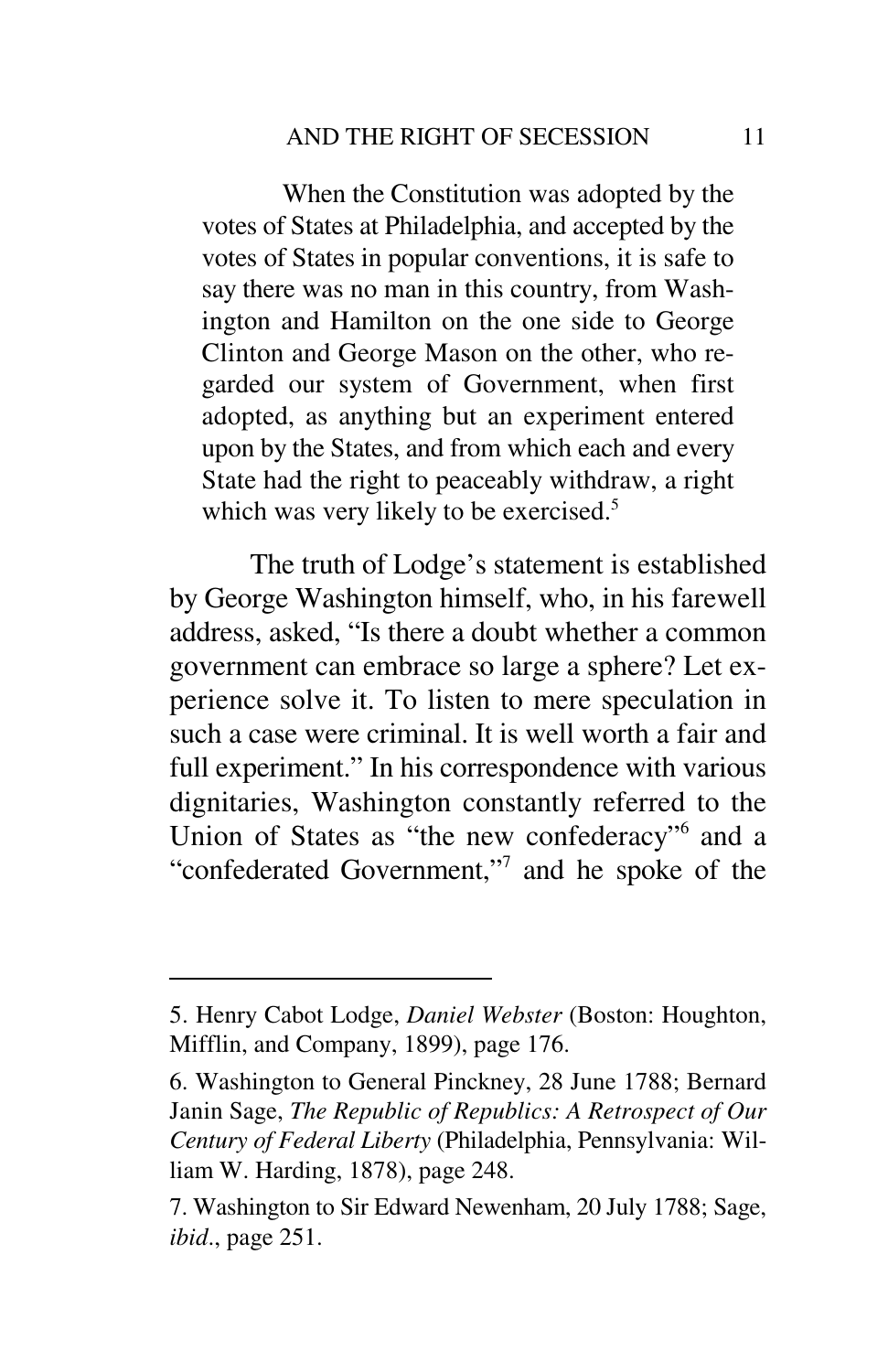

James Madison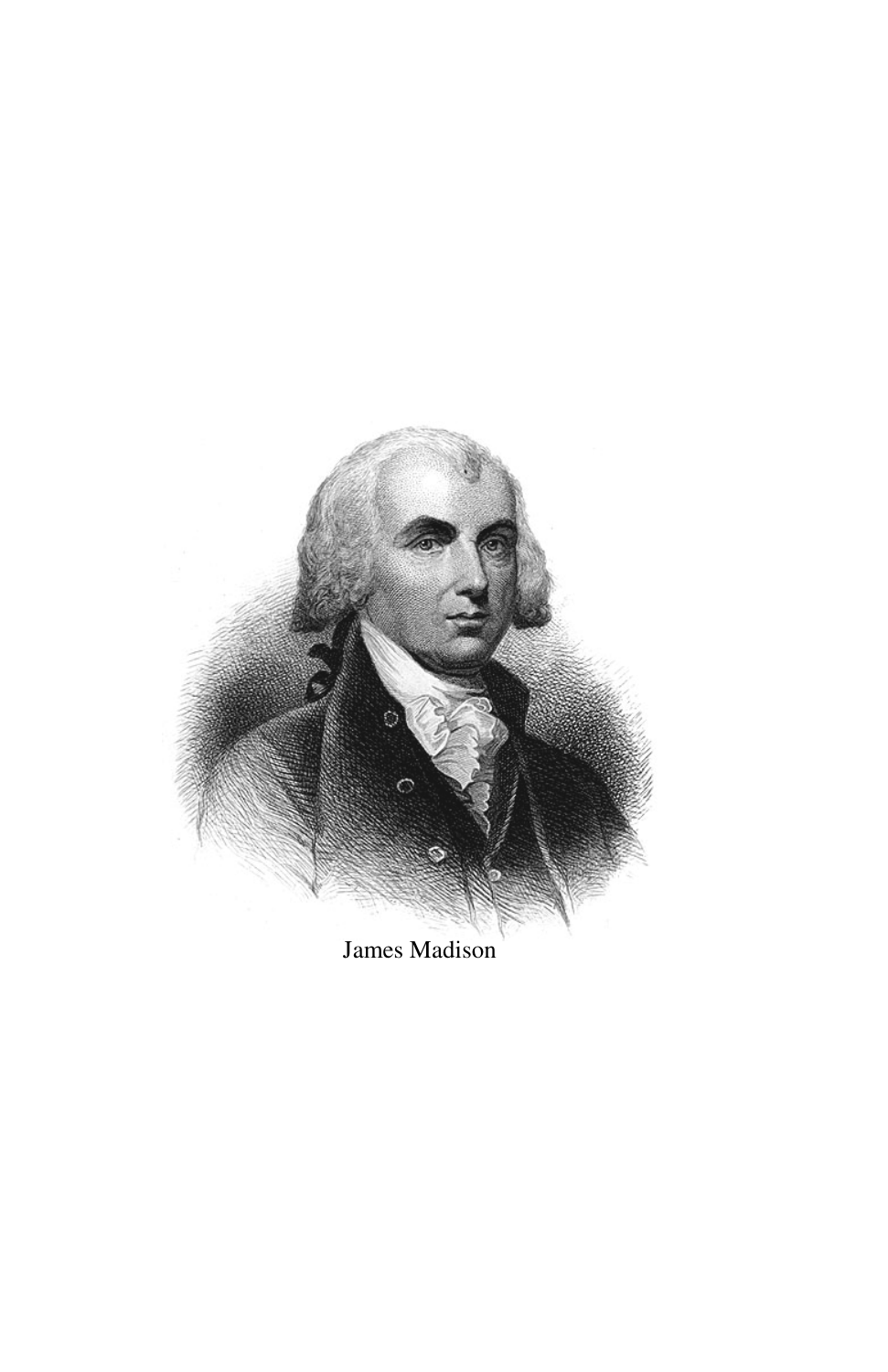Constitution as "a compact or treaty" between "the people of the several States."<sup>9</sup> In a letter to General Henry Knox, dated 17 June 1788, he wrote, "I can not but hope that the States which may be disposed to make a secession [from the Union] will think often and seriously on the consequence."<sup>10</sup> Eleven days later, writing to General Pinckney, he announced that New Hampshire had "acceded to the new Confederacy," and, referring to North Carolina, he said, "I should be astonished if that State should withdraw from the Union."<sup>11</sup>

James Madison, who is commonly referred to as "the father of the Constitution," and who was in an authoritative position to properly interpret that instrument, envisioned a "confederate republic" composed of "confederate States," and described the proposed constitutional system as "a confederacy founded on republican principles, and composed of republican members." $12$  He was certainly aware of the "republican principles" contained in the Declaration of Independence which stated, not only that gov-

12. *Federalist Papers*, Number XLIII.

<sup>8.</sup> Washington to David Stuart, 17 October 1787; Sage, *ibid*., page 247.

<sup>9.</sup> Washington to Count Rochambeau, 8 January 1788; Sage, *ibid*., page 248.

<sup>10.</sup> Washington to Henry Knox, 17 June 1788; Sage, *ibid*., pages 249-250.

<sup>11.</sup> Washington to Pinckney, 28 June 1788; Sage, *ibid*., page 250.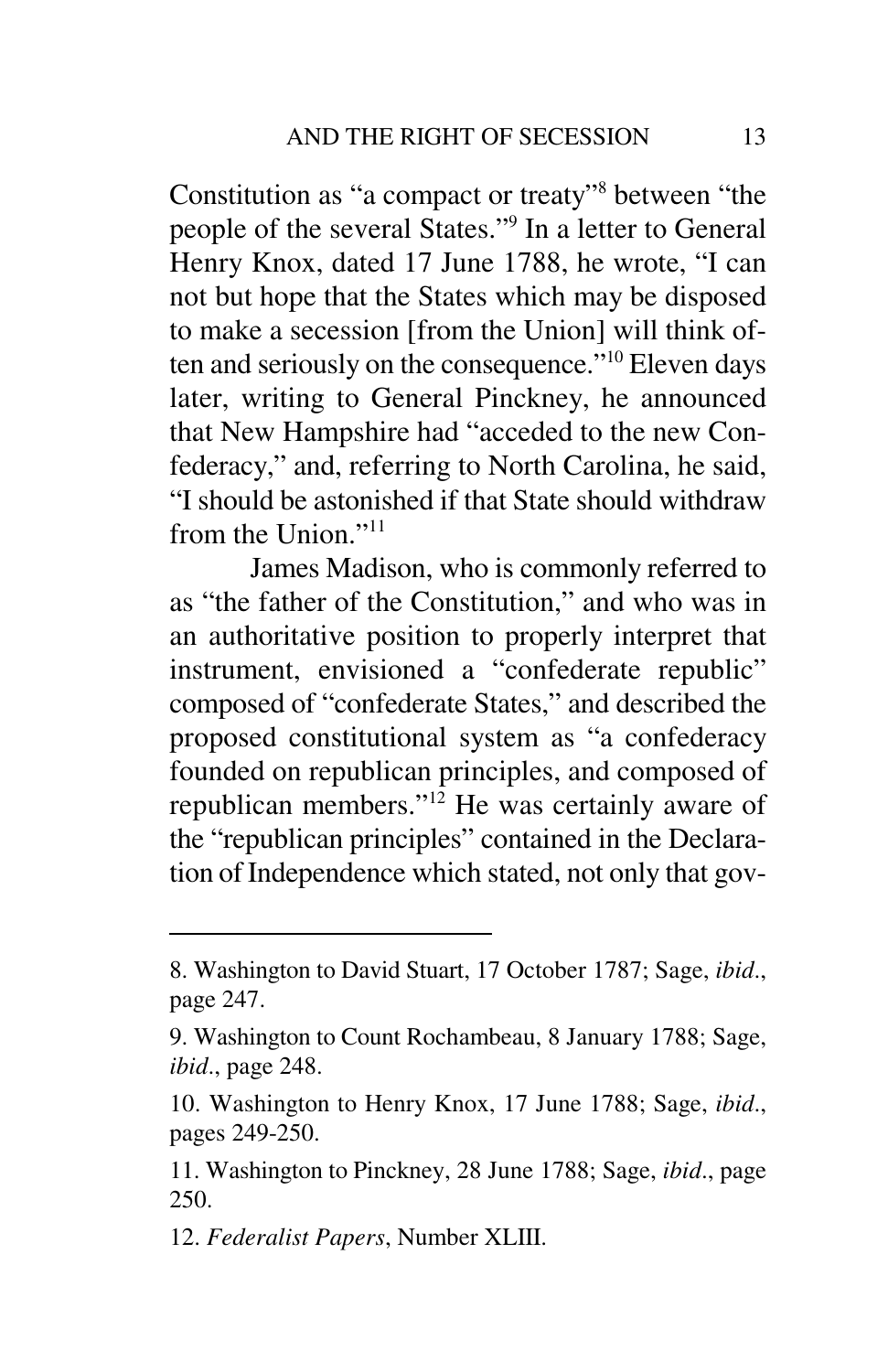ernments are not republican which do not "deriv[e] their just powers from the consent of the governed," but that, should a government not answer to the purposes for which it was established, "it is the right of the people to alter or to abolish it, and to institute new government, laying its foundation on such principles and organizing its powers in such form, as to them shall seem most likely to effect their safety and happiness." Indeed, practically repeating the words of Thomas Jefferson in the Declaration of Independence, he wrote of "the great principle of selfpreservation" and of "the transcendent law of nature and of nature's God, which declares that the safety and happiness of society are the objects at which all political institutions aim, and to which all such institutions must be sacrificed."<sup>13</sup>

Madison also said, "Were the plan of the Convention adverse to the public happiness, my voice would be, Reject the plan. Were the Union itself inconsistent with the public happiness, it would be, Abolish the Union."<sup>14</sup> It may be argued that these were Madison's opinions *prior* to ratification of the Constitution and therefore cannot be made to apply to the status of the States *after* they had entered the new Union. However, as late as 1830, after the new system had been operational for over forty years, he was still uncertain "whether the Union will answer the ends of its existence or otherwise." He went on:

<sup>13.</sup> *Ibid*.

<sup>14.</sup> *Ibid*., Number XLV.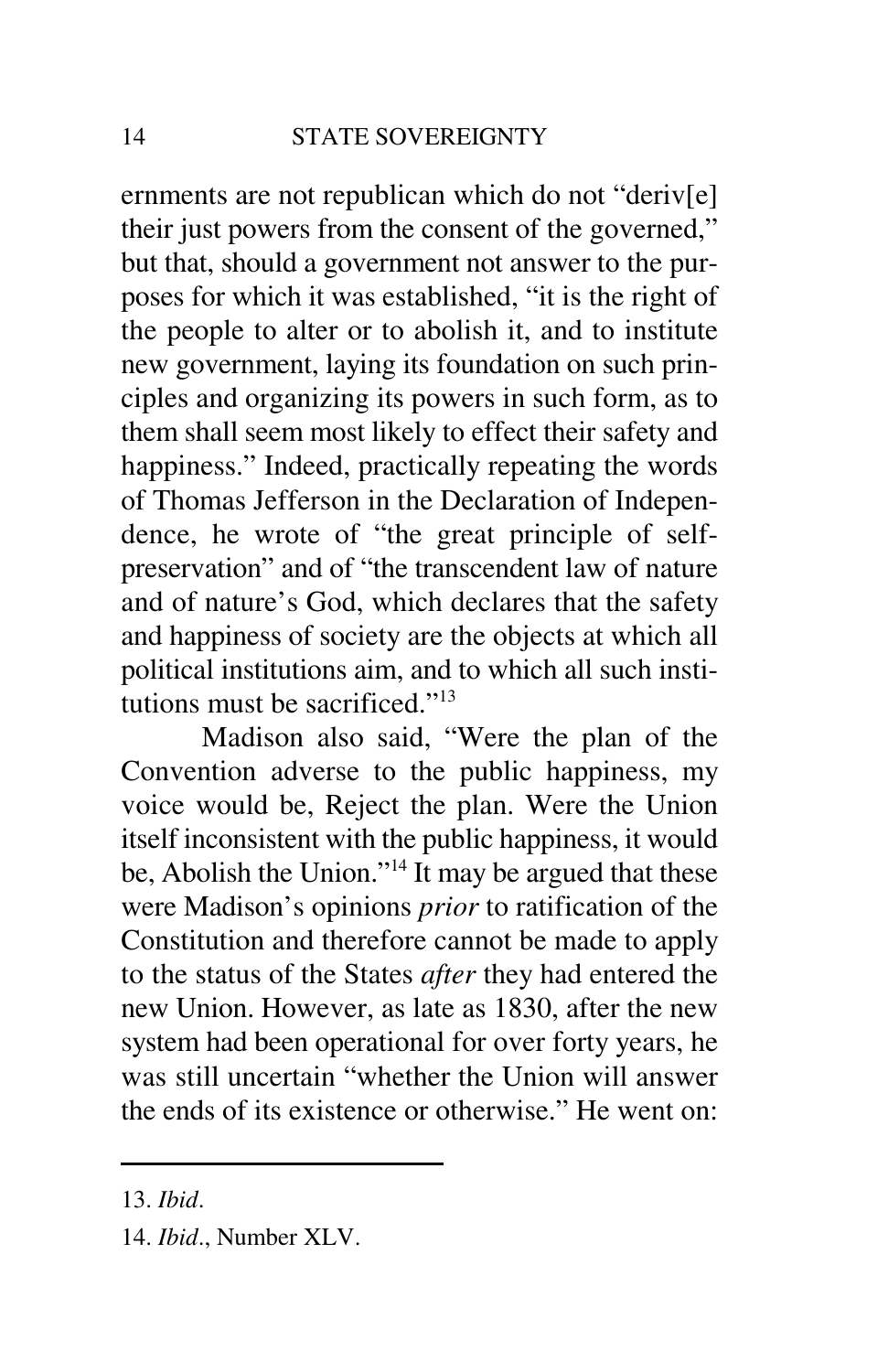Should the provisions of the Constitution as here reviewed be found not to secure the Government and rights of the States against usurpations and abuses on the part of the United States, the final resort within the purview of the Constitution lies in an amendment of the Constitution according to a process applicable by the States.

And in the event of a failure of every constitutional resort, and an accumulation of usurpations and abuses, rendering passive obedience and nonresistance a greater evil than resistance and revolution, there can remain but one resort, the last of all, an appeal from the cancelled obligations of the constitutional compact, to original rights and the law of self-preservation. This is the *ultima ratio* under all Government, whether consolidated, confederated, or a compound of both; and it cannot be doubted that a single member of the Union, in the extremity supposed, but in that only, would have a right, as an extra and ultra constitutional right, to make the appeal.<sup>15</sup>

This was not the first time that Madison had described the Union in terms of a compact between the States. In a speech delivered before the Virginia Legislature in December of 1798, he said, "The Constitution of the United States was formed by the sanction of the States, given by each in its sovereign

<sup>15.</sup> Madison to the *North American Review*, 28 August 1830; Marvin Meyers (editor), *The Mind of the Founder: Sources of the Political Thought of James Madison* (Indianapolis, Indiana: The Bobbs-Merrill Company, 1973), page 529.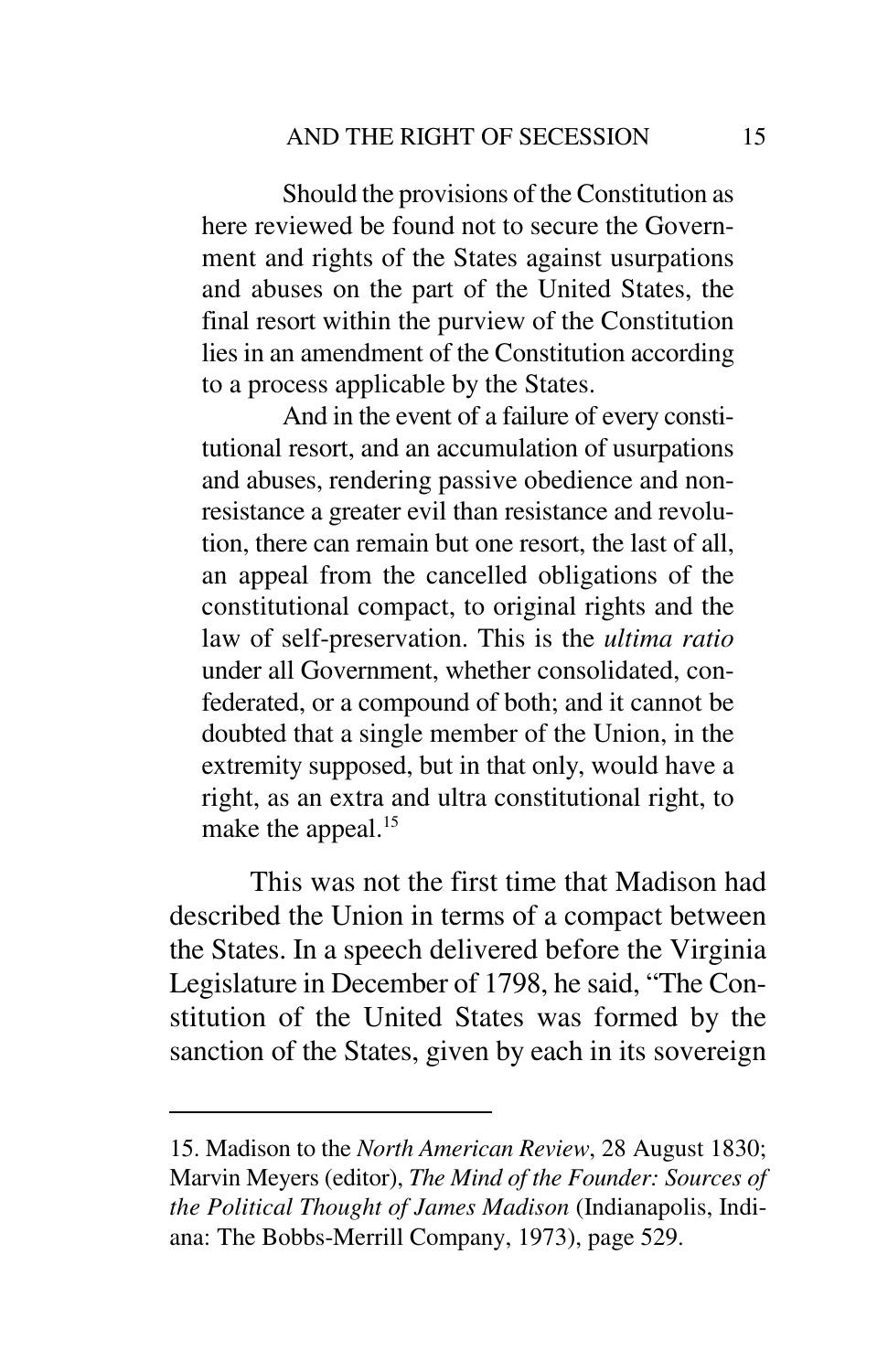capacity.... The States... [are] the parties to the constitutional compact...."<sup>16</sup> Twenty-three years later, his views had not changed: "Our governmental system is established by a compact, not between the Government of the United States and the State Governments, but between the States as sovereign communities, stipulating each with the other a surrender of certain portions of their respective authorities, to be exercised by a common Government, and a reservation for their own exercise, of all the other authorities."<sup>17</sup> In the Kentucky Resolutions of November, 1798, Thomas Jefferson described the Constitution as "this compact" to which "each State acceded as a State, and is an integral party...."<sup>18</sup> Similarly, Gouverneur Morris, who served on the Committee on Style which delivered the final wording of the Constitution, stated that his purpose in attending the Convention of 1787 was "to form a compact for the good of America." He was "ready to do so with all the States" and, in the event that not all States would enter such a compact, he expressed his desire "to join with any States that would." In his mind, "the

<sup>16.</sup> George McHenry, *The Cotton Trade: Its Bearing Upon the Prosperity of Great Britain and Commerce of the American Republics* (London: Saunders, Otley, and Company, 1863), page xxxii.

<sup>17.</sup> Madison to the *North American Review*, 28 August 1830; Meyers, *Mind of the Founder*, page 529.

<sup>18.</sup> Kentucky Resolutions, 10 November 1798.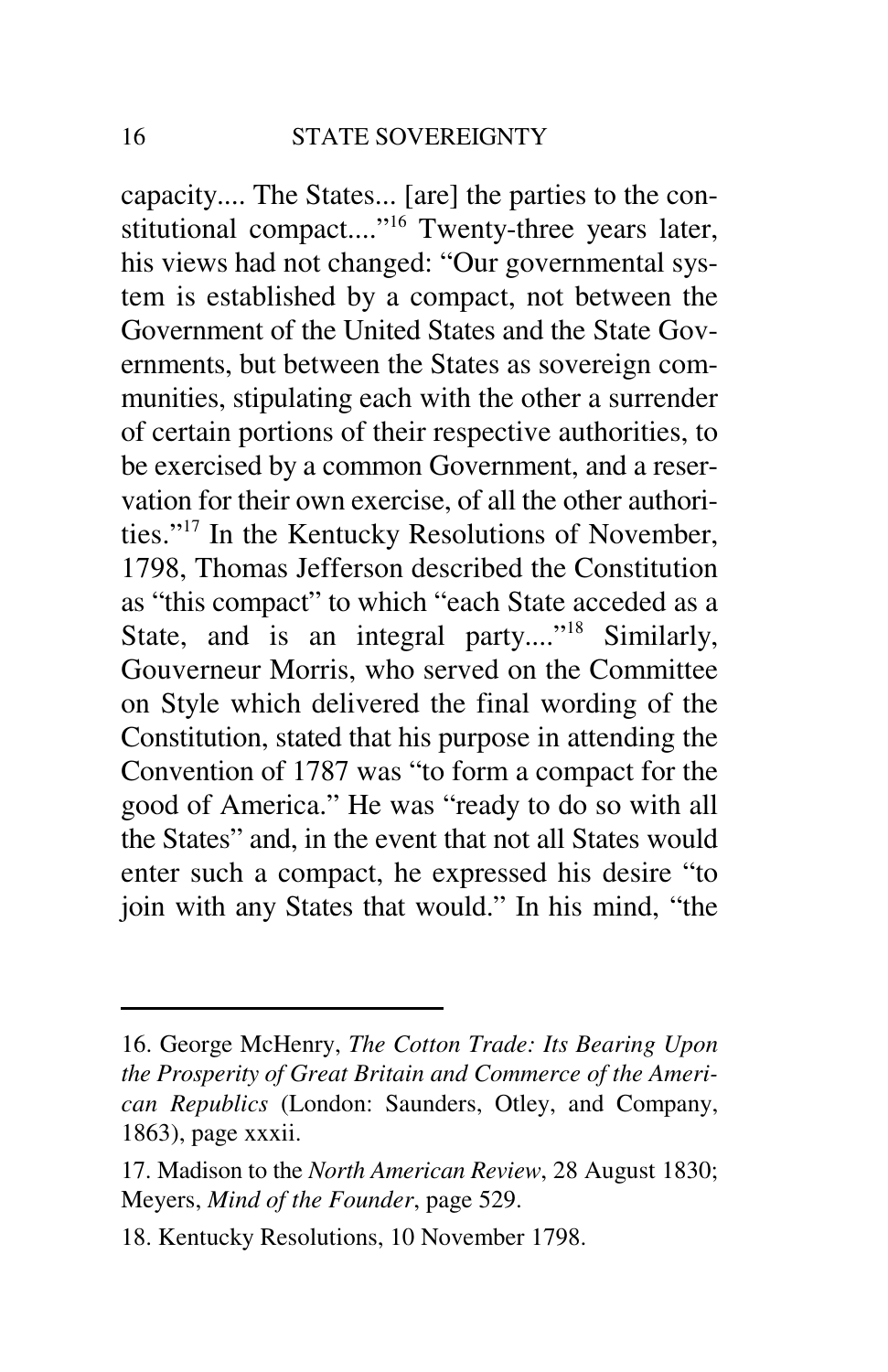compact was to be voluntary."<sup>19</sup> Even Alexander Hamilton, who advocated a strong centralized government bordering on a monarchy, had to admit that the Union under the proposed Constitution would "still be, in fact and in theory, an association of States, or a confederacy."<sup>20</sup> Hamilton was not so dull-witted as to believe secession from a confederacy of States to be impossible, since that is precisely what each of the States would have to do in relation to the Articles of Confederation "in order to form a more perfect Union" under the Constitution.<sup>21</sup> In a letter to Timothy Pickering dated 16 September 1803, he wrote that, despite his disappointment with the results of the Convention, the republican form of government set forth in the Constitution "should have a fair and full trial," and then added, "I sincerely hope that it may not hereafter be discovered, that through want of sufficient attention to the last idea, the experiment of republican government, even in this country, has not been as complete, as satisfactory, and as decisive as could be wished." $22$  Thus,

<sup>19.</sup> Speech delivered on 12 July 1787; John Scott, *The Lost Principle: How the Sectional Equilibrium Was Created, How It Was Destroyed, and How It May Be Restored* (Richmond, Virginia: James Woodhouse and Company, 1860), page 44.

<sup>20.</sup> *Federalist Papers*, Number IX.

<sup>21.</sup> George Ticknor Curtis, *History of the Origin, Formation, and Adoption of the Constitution of the United States* (New York: Harper and Brothers, 1855), Volume II, pages 181-182.

<sup>22.</sup> Max Farrand (editor), *The Records of the Federal Convention of 1787* (New Haven, Connecticut: Yale University Press,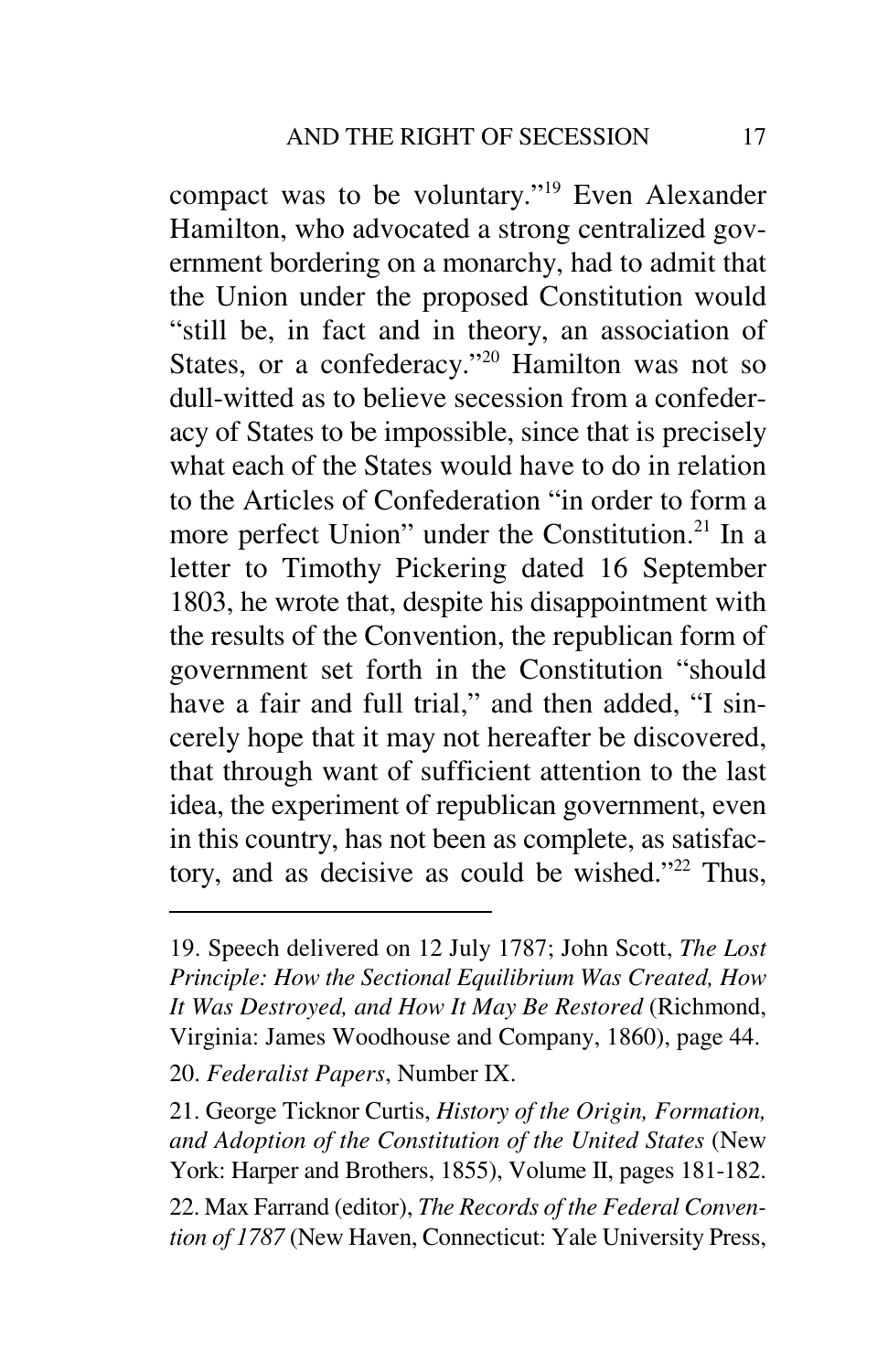American "republicanism" was clearly identified in the minds of these framers with sovereign States in voluntary union, or, more accurately, confederation with one another.

It is interesting to note that State sovereignty and the reserved right of secession was taught by the United States Government to cadets at West Point Military Academy during the 1825-1826 term, and perhaps longer, through William Rawle's book, *A View of the Constitution of the United States of America*.<sup>23</sup> In this book, which was also used as a political textbook by several other colleges and academies throughout the country at the time,  $24$  the author, a Philadelphia lawyer and staunch Federalist, wrote the following:

It depends on the state itself to retain or abolish the principle of representation, because it de-

<sup>1911),</sup> Volume III, page 398.

<sup>23.</sup> Edgar S. Dudley, "Was 'Secession' Taught at West Point?", *The Century Magazine* (New York, 1909), Volume LXXVIII, page 635. In his biography of Robert E. Lee, Douglas Southall Freeman mentioned the tradition that Rawle's book was used at West Point beyond 1826 (*R.E. Lee: A Biography* [New York: Charles Scribner's Sons, 1935], Volume I, page 79). For example, Dabney H. Maury, who graduated in 1846, claimed that the book was used at West Point as late as 1861 ("West Point and Secession," *Southern Historical Society Papers* 6 [July-Dec., 1878], page 249).

<sup>24.</sup> *The National Cyclopedia of American Biography* (New York: James T. White and Company, 1897), Volume VII, page 442.